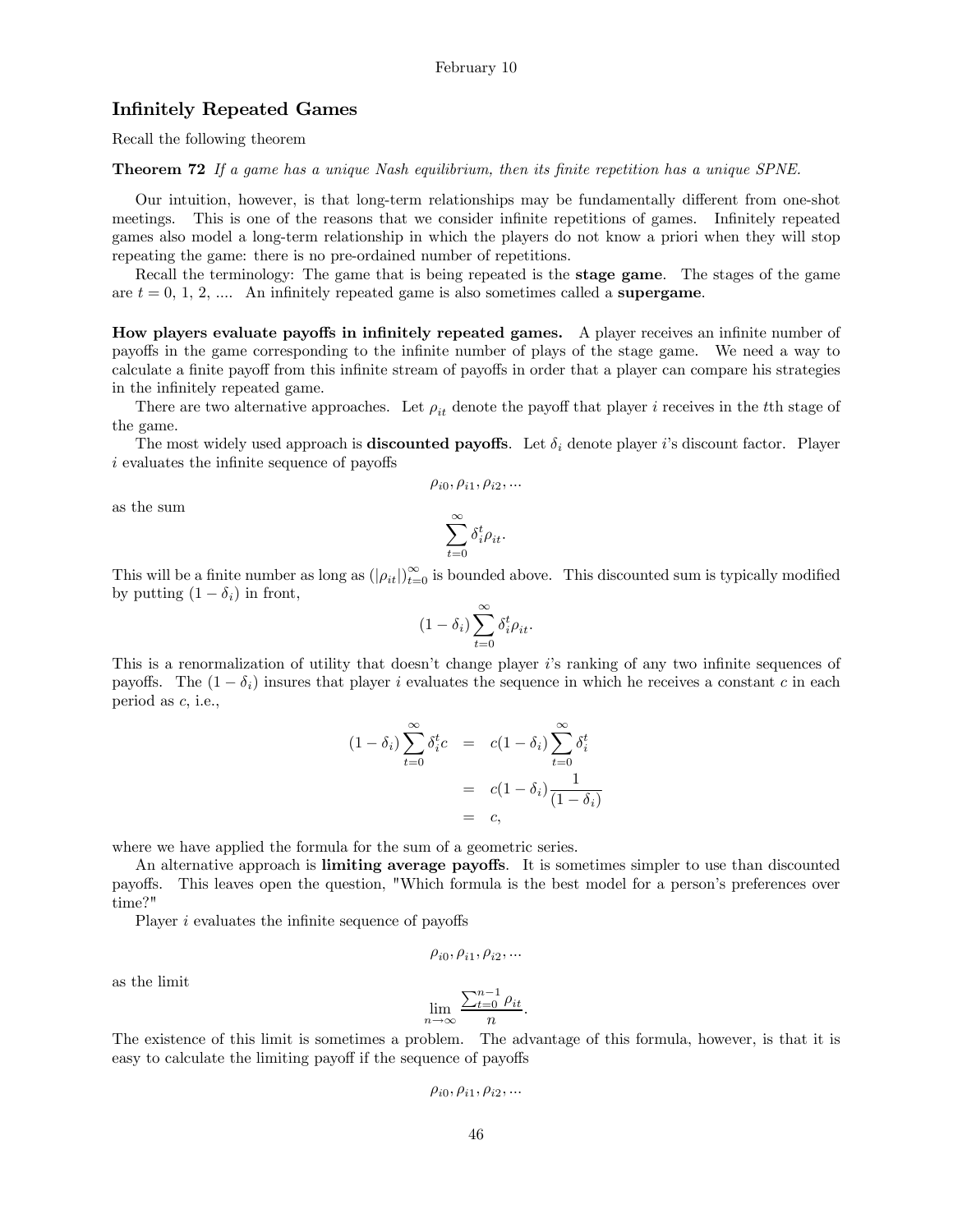eventually reaches some constant payoff,

$$
\rho_{it} = c \text{ for all } t \ge t^{'}
$$

regardless of the payoffs over stages 0 through  $t' - 1$ . We will use limiting average payoffs below in some cases to simplify the analysis of infinitely repeated games. This approach is particularly useful in introducing the Folk Theorem.

Example 73 (An Infinitely Repeated Prisoner's Dilemma) We'll analyze the game using discounted payoffs. Consider the following version of the prisoner's dilemma:

|    | II.    | nc |
|----|--------|----|
| C. |        |    |
| nc |        |    |
|    | $\sim$ |    |

Here, c refers to "cooperate" (not "confess") while nc refers to "don't cooperate". A theorem that we stated in the beginning of the class implies that there is a unique SPNE in the finite repetition of this game, namely  $nc, nc$  in each and every stage.

This remains an SPNE outcome of the infinitely repeated game. Consider the strategies:

- 1 : play nc in every stage
- 2 : play nc in every stage.

Given the other player's strategy, playing nc maximizes player i's payoff in each stage of the game and hence maximizes his discounted payoff (and also his average payoff, if that is how he's calculating his return in the infinite game). This isn't a very interesting equilibrium, however; why bother with infinite repetition if this is all that we can come up with? In particular, we ask "Can the players sustain  $c, c$  as the outcome in each and every stage of the game as a noncooperative equilibrium"?

Consider the following strategy as played by both players:

- 1. play c to start the game and as long as both players play c;
- 2. if any player ever chooses nc, then switch to nc for the rest of the game.

This is a **trigger strategy** in the sense that bad behavior (i.e., playing nc) by either player triggers the punishment of playing nc in the remainder of the game. It is sometimes also called a "grim" trigger strategy to emphasize how unforgiving it is: if either player ever chooses nc, then player i will punish his opponent forever.

Does the use of this trigger strategy define an SPNE? Playing c in any stage does not maximize a player's payoff in that stage (nc is the best response within a stage). Suppose player i starts with this strategy and considers deviating in stage  $k$  to receive a payoff of 3 instead of 2. Thereafter, his opponent chooses nc, and so he will also choose nc in the remainder of the game. The use of trigger strategies therefore defines a Nash equilibrium if and only if the equilibrium payoff of 2 in each stage is at least as large as the payoff from deviating to nc in stage k and ever thereafter:

$$
(1 - \delta_i) \sum_{t=0}^{\infty} \delta_i^t \cdot 2 \geq (1 - \delta_i) \left[ \sum_{t=0}^{k-1} \delta_i^t \cdot 2 + \delta_i^k \cdot 3 + \sum_{t=k+1}^{\infty} \delta_i^t \cdot (-2) \right] \Leftrightarrow
$$
  

$$
\sum_{t=k}^{\infty} \delta_i^t \cdot 2 \geq \delta_i^k \cdot 3 + \sum_{t=k+1}^{\infty} \delta_i^t \cdot (-2) \Leftrightarrow
$$
  

$$
\sum_{t=k}^{\infty} \delta_i^t \cdot 2 \geq \delta_i^k \cdot 3 + \sum_{t=k+1}^{\infty} \delta_i^t \cdot (-2) \text{ cancel the first } k \text{ terms}
$$
  

$$
\Leftrightarrow \sum_{t=0}^{\infty} \delta_i^t \cdot 2 \geq 3 + \sum_{t=1}^{\infty} \delta_i^t \cdot (-2) \text{ cancel } \delta_i^k
$$
  

$$
\frac{2}{1 - \delta_i} \geq 3 + \frac{\delta_i}{1 - \delta_i} \cdot (-2)
$$
  

$$
2 \geq 3 - 3\delta_i - 2\delta_i
$$
  

$$
5\delta_i \geq 1
$$
  

$$
\delta_i \geq \frac{1}{5}
$$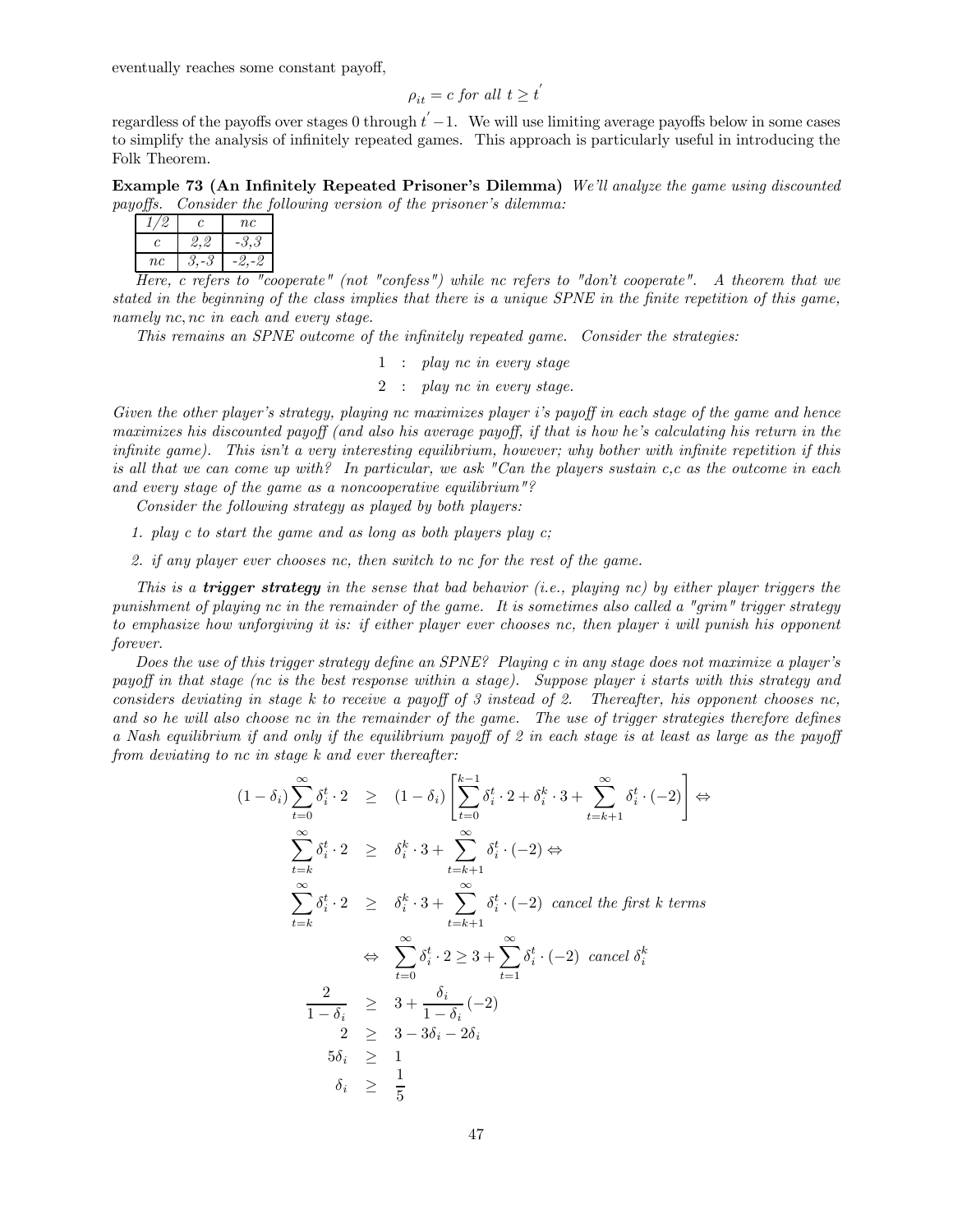Deviating from the trigger strategy produces a one-time bonus of changing one's stage payoff from 2 to 3. The cost, however, is a lower payoff ever after. We see that the one-time bonus is worthwhile for player i only if his discount factor is low  $(\delta_i < 1/5)$ , so that he doesn't put much weight upon the low payoffs in the future.

When each  $\delta_i \geq 1/5$ , do the trigger strategies define a subgame perfect Nash equilibrium (in addition to being a Nash equilibrium)? Yes.

A subgame of the infinitely repeated game is determined by a **history**, or a finite sequence of plays of the game. There are two kinds of histories to consider:

- 1. If each player chose c in each stage of the history, then the trigger strategies remain in effect and define a Nash equilibrium in the subgame.
- 2. If some player has chosen nc in the history, then the two players use the strategies
	- 1 : play nc in every stage 2 : play nc in every stage.

in the subgame. As we discussed above, this is a Nash equilibrium.

Therefore, whichever of the two kinds of history we have, the strategies define a Nash equilibrium in the subgame. The trigger strategies therefore define a subgame perfect Nash equilibrium whenever they define a Nash equilibrium.

Recall the fundamental importance of the Prisoner's Dilemma: it illustrates quite simply the contrast between self-interested behavior and mutually beneficial behavior. The play of nc,nc instead of c,c represents the cost of noncooperative behavior in comparison to what the two players can achieve if they instead were able to cooperate. What we've shown is that that the cooperative outcome can be sustained as a noncooperative equilibrium in a long-term relationship provided that the players care enough about future payoffs.

### A General Analysis

We let  $(s_1, s_2)$  denote a Nash equilibrium of the stage game with corresponding payoffs  $(\pi_1, \pi_2)$ . Suppose that the choice of strategies  $(s_1^*, s_2^*)$  would produce the payoffs  $(\pi_1^*, \pi_2^*)$  where

$$
\pi^*_i > \pi_i
$$

for each player *i*. The strategies  $(s_1^*, s_2^*)$  would therefore produce a better outcome for each player. The strategies  $(s_1^*, s_2^*)$  are not a Nash equilibrium, however; when player  $-i$  chooses  $s_{-i}^*$ , the maximal payoff that player *i* can achieve by changing his strategy away from  $s_i^*$  is  $d_i > \pi_i^*$ . Note that we are assuming that

$$
d_i > \pi_i^* > \pi_i. \tag{1}
$$

Can trigger strategies sustain the use of the strategies  $(s_1^*, s_2^*)$  in each and every stage of the game? The trigger strategy here for each player  $i$  is:

- 1. play  $s_i^*$  to start the game and as long as both players play  $(s_1^*, s_2^*)$ ;
- 2. if any player ever deviates from the pair  $(s_1^*, s_2^*)$  then switch to  $s_i$  for every stage in the remainder of the game.

We'll calculate a lower bound on  $\delta_i$  that is sufficient to insure that player *i* will not deviate from  $s_i^*$ . Suppose player *i* deviates from  $s_i^*$  in stage k. We make two observations:

- 1. Player  $-i$  switches to  $s_{-i}$  in each stage  $t > k$ . Player is best response is to choose  $s_i$  in each stage after the k<sup>th</sup> (recall our assumption that  $(s_1, s_2)$  is a Nash equilibrium).
- 2. The maximal payoff that player  $i$  can gain in the kth stage is  $d_i$  (by assumption).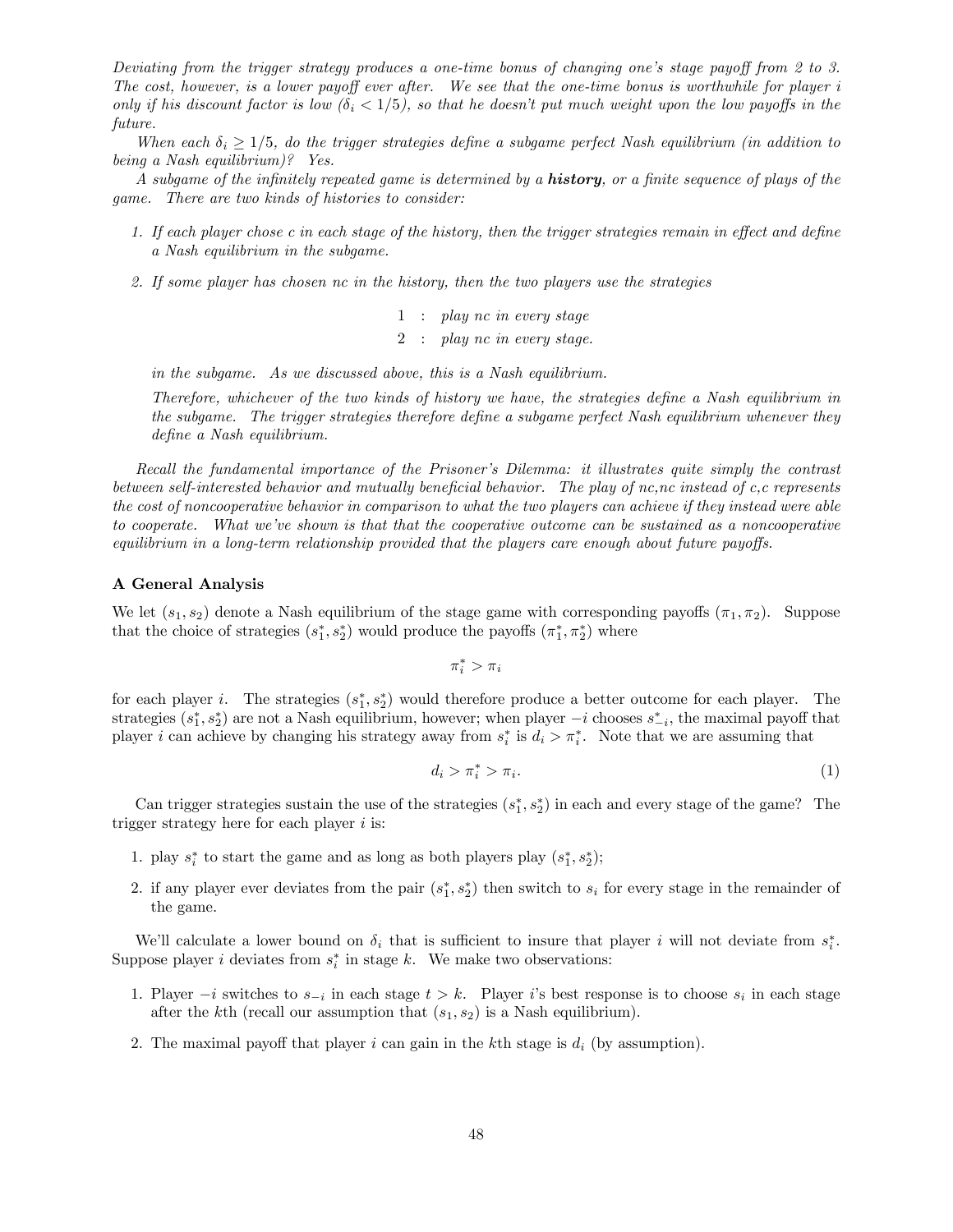The following inequality is therefore necessary and sufficient for player  $i$  to prefer his trigger strategy to the deviation that we are considering:

$$
(1 - \delta_i) \sum_{t=0}^{\infty} \delta_i^t \cdot \pi_i^* \geq (1 - \delta_i) \left[ \sum_{t=0}^{k-1} \delta_i^t \cdot \pi_i^* + \delta_i^k \cdot d_i + \sum_{t=k+1}^{\infty} \delta_i^t \cdot \pi_i \right] \Leftrightarrow
$$
  
\n
$$
\sum_{t=k}^{\infty} \delta_i^t \cdot \pi_i^* \geq \delta_i^k \cdot d_i + \sum_{t=k+1}^{\infty} \delta_i^t \cdot \pi_i \Leftrightarrow
$$
  
\n
$$
\sum_{t=k}^{\infty} \delta_i^t \cdot \pi_i^* \geq \delta_i^k \cdot d_i + \sum_{t=k+1}^{\infty} \delta_i^t \cdot \pi_i \text{ cancel the first } k \text{ terms}
$$
  
\n
$$
\Leftrightarrow \sum_{t=0}^{\infty} \delta_i^t \cdot \pi_i^* \geq d_i + \sum_{t=1}^{\infty} \delta_i^t \cdot \pi_i \text{ cancel } \delta_i^k
$$
  
\n
$$
\frac{\pi_i^*}{1 - \delta_i} \geq d_i + \frac{\delta_i}{1 - \delta_i} \cdot \pi_i
$$
  
\n
$$
\pi_i^* \geq d_i (1 - \delta_i) + \delta_i \pi_i
$$
  
\n
$$
\pi_i^* - d_i \geq \delta_i (\pi_i - d_i)
$$
  
\n
$$
d_i - \pi_i^* \leq \delta_i (d_i - \pi_i)
$$
  
\n
$$
\delta_i \geq \frac{d_i - \pi_i^*}{d_i - \pi_i} \text{ applying (1)}
$$

As in the previous example, we have obtained a lower bound on  $\delta_i$  that is sufficient to insure that player i will not deviate from his trigger strategy given that the other player uses his trigger strategy.

Several observations are in order:

- 1. The analysis focuses on a single player at a time and exclusively on his payoffs. The bound thus extends immediately to stage games with  $n > 2$  players. The assumption that there are two players has no role in the above analysis.
- 2. Notice that any player who deviates from the "better" strategies  $(s_1^*, s_2^*)$  triggers the switch by both players to the Nash equilibrium strategies  $(s_1, s_2)$ . This is unfair in the sense that both players suffer from the bad behavior of one of the two players (it is part of the definition of equilibrium).
- 3. If  $d_i \leq \pi_i^*$ , then player *i* has no incentive to deviate from  $s_i^*$  (he doesn't even get a one-stage "bonus" from ending the play of  $(s_1^*, s_2^*)$  for the rest of the game). We thus don't have to worry about player 's willingness to stick to his trigger strategy regardless of the value of his discount factor.

Example 74 Consider the following stage game:

| ッ |     |           |           |
|---|-----|-----------|-----------|
|   |     | $\it 2,1$ | $\cdot$ 0 |
|   | 3,4 | 0,1       | -3,2      |
| Ч |     |           |           |

The unique pure strategy Nash equilibrium is  $T, C$ , which gives the payoffs 2,1. Both players prefer the outcome 3,4 determined by the play of M,L, which isn't a Nash equilibrium. We consider the trigger strategies

- Player 1: Play M to start the game and as long as the strategies M, L are played; if M, L is ever not played, then switch to T for all future stages of the game.
- Player 2: Play L to start the game and as long as the strategies M, L are played; if M, L is ever not played, then switch to C for all future stages of the game.

From above we have the following bound on player 1's discount factor:

$$
\delta_1 \ge \frac{d_1 - \pi_1^*}{d_1 - \pi_1} = \frac{4 - 3}{4 - 2} = \frac{1}{2}.
$$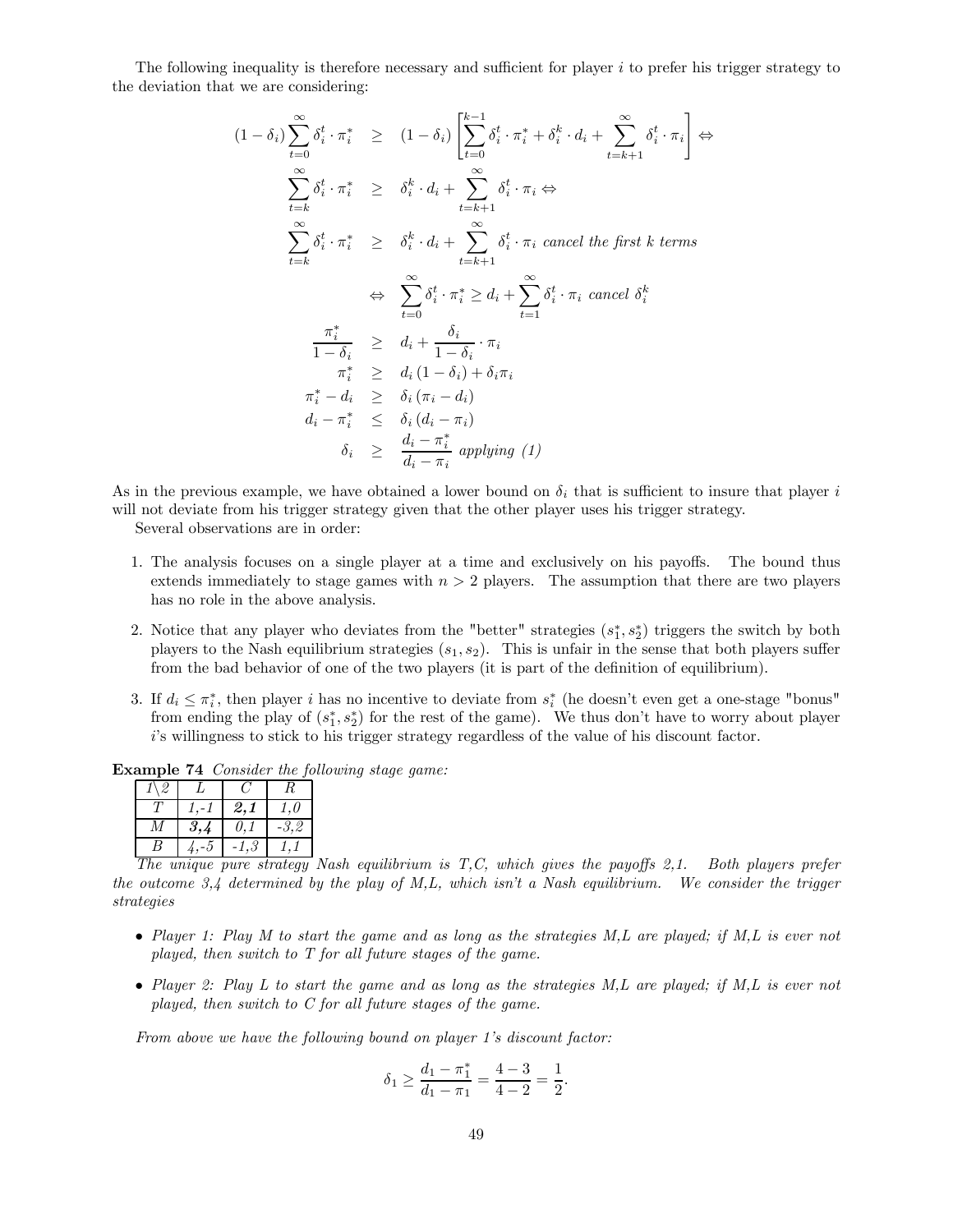If  $\delta_1 \geq 1/2$ , then player 1's trigger strategy is a best response to player 2's trigger strategy. Given that player 1 plays M, player 2's best response is L (he has no reason to switch to any other strategy). Player 2's trigger strategy is thus a best response to player 1's trigger strategy for all values of  $\delta_2$ .

## An Application in Industrial Organization

One form of collusive behavior among firms is to restrict output in order to keep the price of the product high. This is a goal of the OPEC oil cartel, for instance: member countries have output quotas that are mutually negotiated within the cartel with an eye toward keeping the price of oil at a desired level. Economists have often claimed that cartels and collusive behavior are fundamentally unstable and hence unlikely to endure for the long-term. The argument essentially is that collusive agreements are not Nash equilibria and member firms or countries have the incentive to cheat on the common agreement in pursuit of their own self-interests. This causes the cartel to break down. A footnote to this is that agreements within a nation among firms may violate antitrust laws. The firms therefore have no legal means of contracting among themselves or appealing to the courts for punishment if one or more firms fails to live up to its obligations to the cartel. Similar concerns apply for cartels of nations who have no over-arching government that can enforce the mutually beneficial arrangement.

How then do we explain the fact that OPEC has for the most part succeeded for over 50 years in influencing the global price of oil? Or how do we explain the documented existence of cartels among industries (such as railroads in the U.S. in the late 19th century)? Our model above suggests an answer. A collusive arrangement provides each firm with a larger profit than the competitive outcome. The collusive arrangement is a noncooperative equilibrium in a long-term relationship, provided that each firm cares enough about future profits.

Example 75 (Cournot Duopoly) We illustrate the point in a simple example. There are two identical firms that produce the same product. Let  $q_i$  denote the output of firm i. The market price for the aggregate output  $q = q_1 + q_2$  is determined by the inverse demand function

$$
p(q) = 14 - q.
$$

The cost function of each firm  $i$  is

$$
C(q_i) = \frac{q_i^2}{4}.
$$

The profit function of firm  $i$  is therefore

$$
P_i(q_i, q_{-i}) = (14 - (q_1 + q_2)) q_i - \frac{q_i^2}{4}.
$$

**The Nash equilibrium outputs.** We solve for a Nash equilibrium by setting  $\partial P_i/\partial q_i = 0$  for each firm *i*:

$$
\frac{\partial P_1}{\partial q_1} = (14 - (q_1 + q_2)) - q_1 - \frac{q_1}{2} = 0,
$$
  
\n
$$
\frac{\partial P_2}{\partial q_2} = (14 - (q_1 + q_2)) - q_2 - \frac{q_2}{2} = 0,
$$

or

$$
14 - \frac{5q_1}{2} - q_2 = 0,
$$
  

$$
14 - q_1 - \frac{5q_2}{2} = 0.
$$

This implies

$$
14 - \frac{5q_1}{2} - q_2 = 14 - q_1 - \frac{5q_2}{2}
$$

or  $q_1 = q_2$ . Substitution into either equation implies

$$
14 - \frac{5q_1}{2} - q_1 = 0
$$
  

$$
14 = \frac{7}{2}q_1 \Rightarrow
$$
  

$$
q_1 = q_2 = 4
$$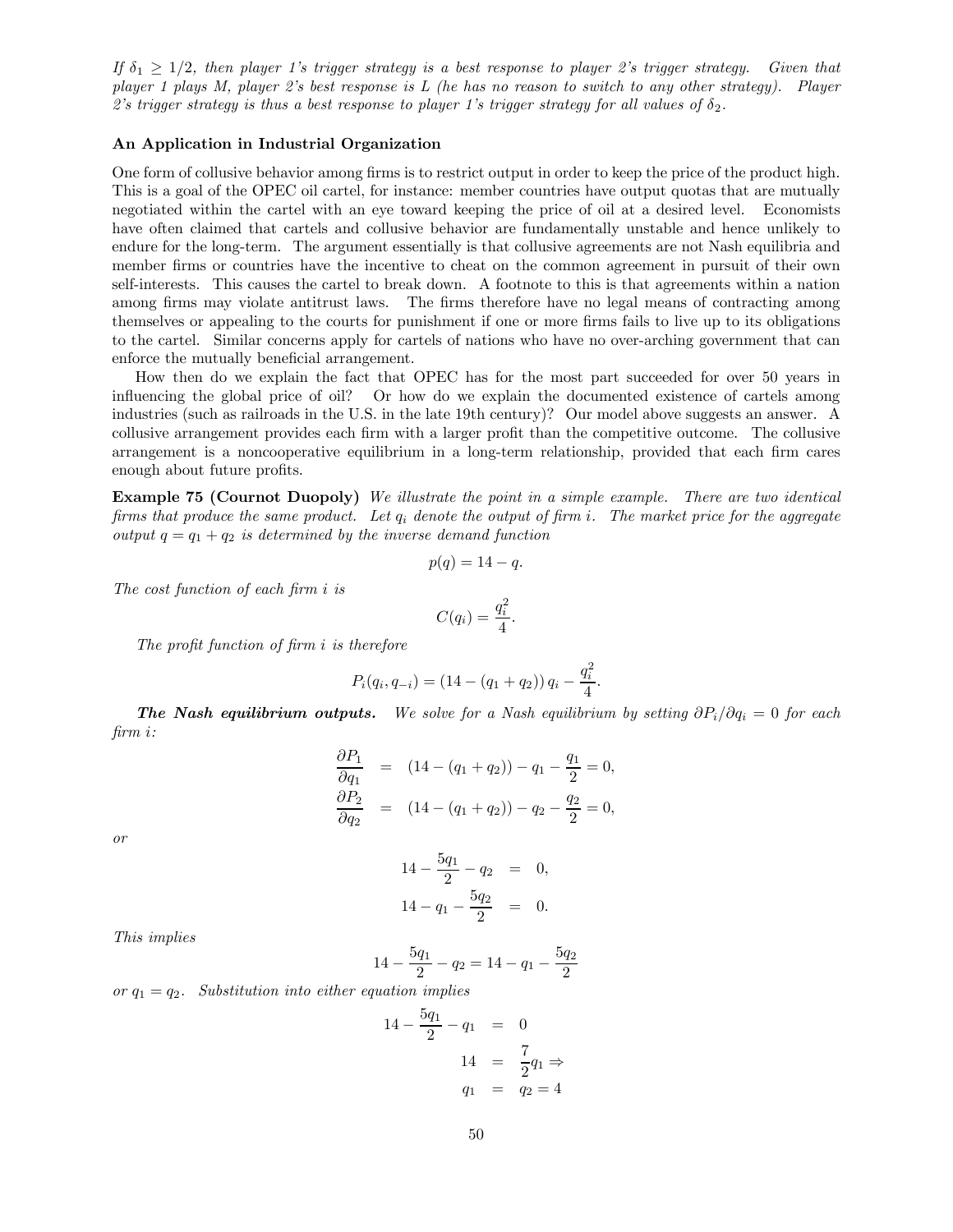From above we see that

$$
\frac{\partial P_i}{\partial q_i} (q_i, q_{-i} = 4) = (14 - (q_i + 4)) - \frac{3q_i}{2}
$$

$$
= 10 - \frac{5q_i}{2}
$$

which changes from positive to negative at  $q_i = 4$ . This verifies that  $q_1 = q_2 = 4$  is a Nash equilibrium. The Nash equilibrium profit for each firm is

$$
(14 - (8)) 4 - \frac{16}{4} = 24 - 4 = 20.
$$

A better outcome for the firms. We now calculate the outputs  $q_1, q_2$  that maximize the sum of the profits for the two firms:

$$
P_1(q_1, q_2) + P_2(q_1, q_2) = (14 - (q_1 + q_2)) (q_1 + q_2) - \frac{q_1^2}{4} - \frac{q_2^2}{4}.
$$
  

$$
0 = \frac{\partial}{\partial q_1} = (14 - (q_1 + q_2)) - (q_1 + q_2) - \frac{q_1}{2}
$$
  

$$
0 = 14 - \frac{5q_1}{2} - 2q_2,
$$

$$
0 = \frac{\partial}{\partial q_2} = 14 - 2q_1 - \frac{5q_2}{2}
$$

Again, we have  $q_1 = q_2$ . Solving using either partial derivative implies

$$
0 = 14 - \frac{9}{2}q_i
$$

or  $q_1 = q_2 = \frac{28}{9}$ .

I don't want to work with such awful fractions. These numbers suggest that both firms would obtain a higher profit than in the Nash equilibrium by choosing  $q_1 = q_2 = 3$  (which is close to 28/9). Let's check:

$$
(14-6)3 - \frac{9}{4} = 24 - \frac{9}{4} = \frac{87}{4} > 20.
$$

If firm  $-i$  produces 3, then how much profit can firm i obtain by deviating? Firm i maximizes

$$
P_i(q_i,3) = (14 - (q_i + 3)) q_i - \frac{q_i^2}{4}
$$
  
=  $(11 - q_i) q_i - \frac{q_i^2}{4}$   
=  $11q_i - \frac{5q_i^2}{4}$   
 $0 = \frac{\partial P_i}{\partial q_i} = 11 - \frac{5q_i}{2} \Rightarrow q_i = \frac{22}{5}$ 

The marginal profit changes sign at  $q_i = \frac{22}{5}$ , and so it indeed maximizes profit. The maximally profitable deviation therefore produces a profit of

$$
P_i\left(\frac{22}{5},3\right) = \frac{22}{5}\left(11 - \frac{5}{4} \cdot \frac{22}{5}\right)
$$
  
=  $\frac{22}{5}\left(\frac{11}{2}\right)$   
=  $\frac{121}{5}$ .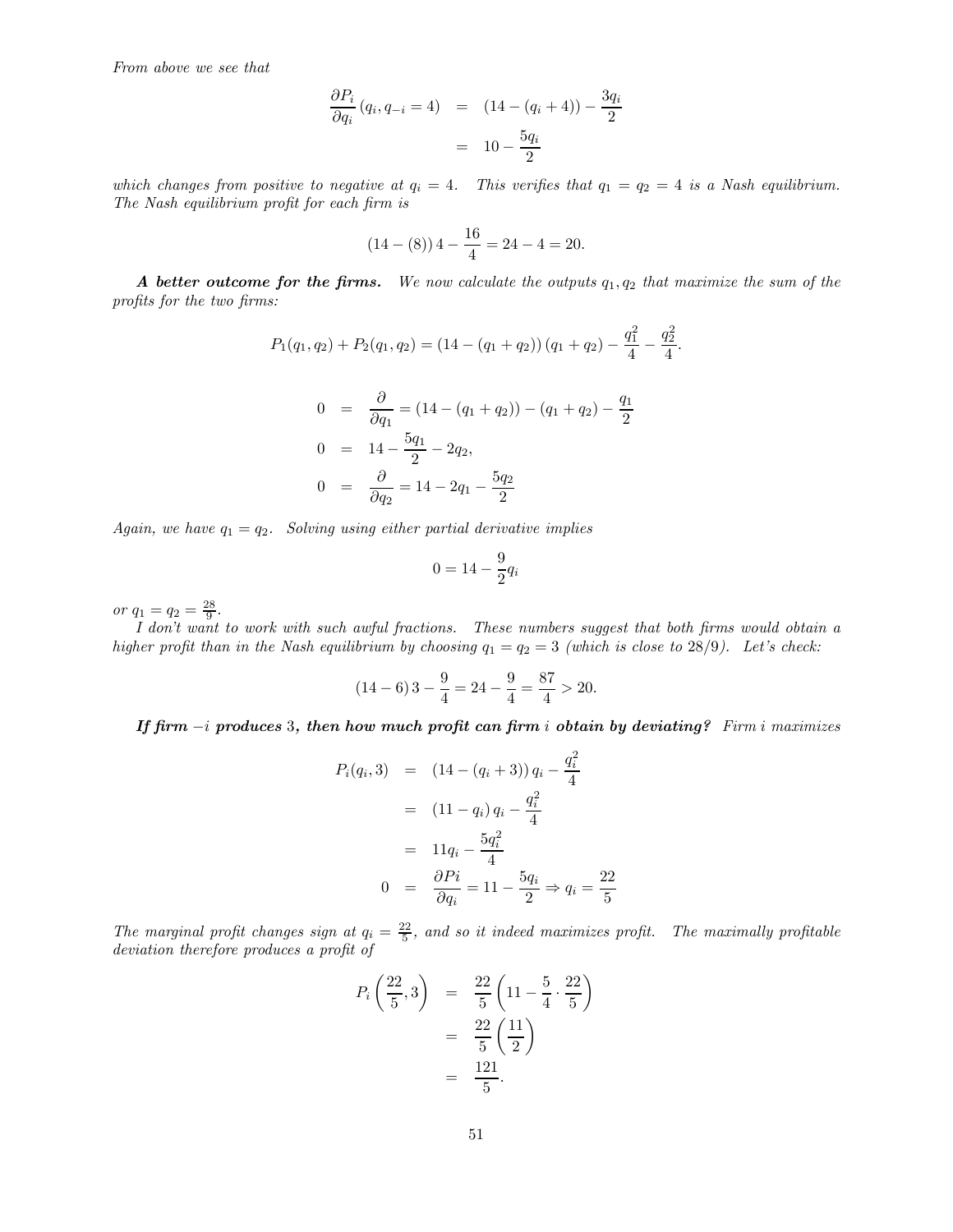**Implementation of the superior outcome.** Each firm i adopts the following strategy: Choose  $q_i = 3$ to start the game and as long as each firm produces 3 units in each stage game. If any output is observed by either firm other than 3, then switch to  $q_i = 4$  for every stage in the remainder of the game.

The Nash equilibrium profit is

$$
\pi_i=20,
$$

a "collusive" outcome produces the profit

$$
\pi_i^* = \frac{85}{4},
$$

and each firm can deviate from the collusive output of 3 to obtain

$$
d_i = \frac{121}{5}
$$

The use of this trigger strategy by each firm defines a subgame perfect Nash equilibrium in the infinitely repeated Cournot duopoly game if each firm i's discount factor  $\delta_i$  satisfies

$$
\delta_i \ge \frac{d_i - \pi_i^*}{d_i - \pi_i} = \frac{\frac{121}{5} - \frac{87}{4}}{\frac{121}{5} - 20} = \frac{\frac{121}{5} - \frac{87}{4}}{\frac{21}{5}}
$$

$$
= \frac{484 - 435}{84} = \frac{49}{84} = \frac{7}{12}.
$$

### Several Observations:

- The relevance of this result in the theory of repeated games to explaining how collusion occurs despite the absence of legal structures to enforce the collusive agreement was first noted by Jim Friedman.
- Are trigger strategies realistic? We in fact see cartels sustaining their collusive behavior through mutual punishment if anyone member cheats on the collusive agreement. As the member of OPEC with the greatest reserves and capacity, Saudi Arabia plays the role of enforcer in the following sense. Suppose some nation cheats by producing beyond its OPEC-negotiated quota. Saudi Arabia opens its taps and floods the world market with oil, punishing all members with a lower price for oil and correspondingly low profits. After a period of punishment, the cartel gets its act together and reinstitutes a collusive agreement. Such flooding of the market has happened several times in the history of OPEC. It is the tool or threat that Saudi Arabia has to keep the member countries in line.
- The preceding story about punishment, however, does not correspond to an equilibrium in trigger strategies. Notice that: (i) in an equilibrium with trigger strategies, the firms collude and never revert to the Nash equilibrium outputs; (ii) if the firms ever did switch to the Nash equilibrium outputs, they would do so forever and would never reestablish the collusive outcome. These issues have been addressed in a paper by Ed Green and Rob Porter.2 Each firm in this paper observes the market price and not the output of the other firm. Moreover, there is a random or stochastic element to market demand in their model; a decline in the market price may therefore be caused by an increase in production by a firm or simply by a random decline to demand. Green and Porter construct equilibria of the infinitely repeated game in which:
	- Each firm starts out producing at a collusive level;
	- A market price that falls below a target  $\tilde{p}$  causes the two firms to enter a *punishment phase* in which they each choose larger and less profitable outputs for  $n$  stages;
	- $-$  After the *n* stages of the punishment phase, each firm returns to its collusive output level.

The target price  $\tilde{p}$  and the length *n* of the punishment phase are part of the construction of the equilibrium. Their equilibrium has the property that (i) periods of intense competition through Their equilibrium has the property that (i) periods of intense competition through overproduction between the two firms occur with positive probability during the infinitely repeated game, and (ii) after a punishment phase, the firms reestablish their collusive agreement (that is, until it breaks down again). In equilibrium, no firm ever deviates from the collusive output in non-punishment stages; the punishment phases occur with positive probability, however, because of random declines in the market price.

<sup>&</sup>lt;sup>2</sup>Edward J. Green and Robert H. Porter, "Noncooperative Collusion Under Imperfect Price Information", Econometrica, Vol. 52 (1984), p. 87-100.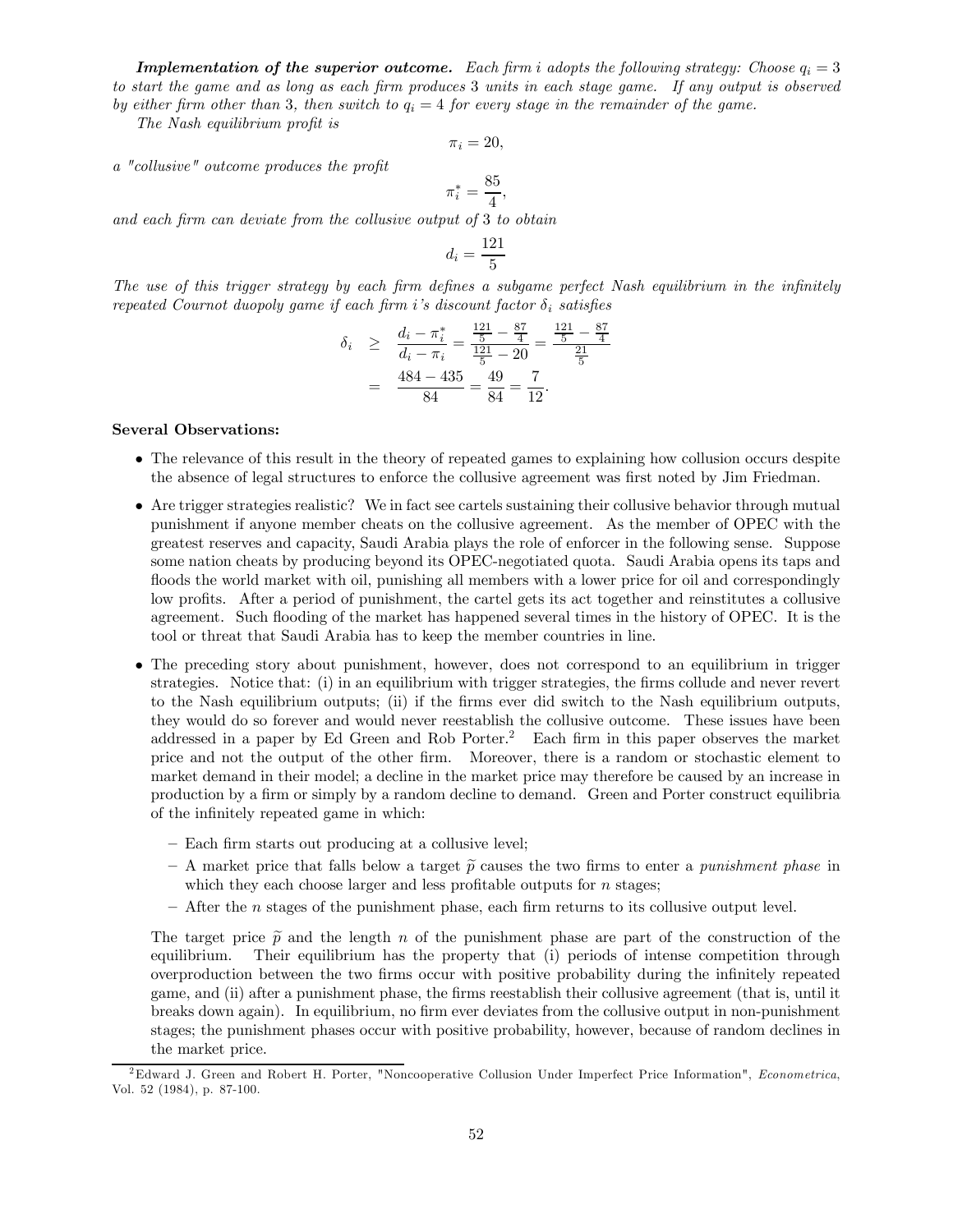#### Minmax values

Our definition of a trigger strategy has a player switch to a Nash equilibrium strategy in the event that punishment is triggered in the game. Assuming that the discount factors are sufficiently large so that the trigger strategies form a Nash equilibrium, the assumption that the players switch to a Nash equilibrium if punishment is triggered insures that the equilibrium is subgame perfect, i.e., the punishment is credible. We can obtain a smaller "lower bound" on the discount factor for Nash equilibrium if we dispense with the requirement of subgame perfection. Let's think instead about the worst punishment that one player can impose on the other because this will serve as the most effective deterrent.

Player i's **minmax value**  $m_i$  is the lowest payoff in the stage game that player  $-i$  can impose on him through his choice of a strategy  $s_{-i}$  given that player i can choose his own strategy to maximize his own payoff:

$$
m_i = \min_{s_{-i}} \max_{s_i} \pi_i (s_i, s_{-i}).
$$

Here,  $\pi_i(s_i, s_{-i})$  is the payoff to player *i* in the stage game given the strategy profile  $(s_i, s_{-i})$ . The "max" represents the capability of player i to choose his own strategy  $s_i$  to maximize his payoff given the other player's strategy  $s_{-i}$ , and the "min" represents player  $-i$ 's choice of  $s_{-i}$  minimize this "best response" payoff for player i. Let  $\widetilde{s}_{-i}$  denote the strategy of player  $-i$  at which the minmax value is obtained. The strategy  $\widetilde{s}_{-i}$  is the worst choice of a strategy by player  $-i$  from the perspective of player i. Existence of  $\widetilde{s}_{-i}$  is not a problem in finite games.

Notice that player  $i$  cannot receive less than his minmax value in any Nash equilibrium of the stage game. The value  $m_i$  is the lowest payoff that player i receives when he chooses his strategy in his own best interest.

We can of course define a minmax value  $m_{-i}$  for player  $-i$  and the strategy  $\tilde{s}_i$ . For a desired outcome  $(s_1^*, s_2^*)$  in the stage game with corresponding payoffs  $(\pi_1^*, \pi_2^*)$ , define the trigger strategy of player *i* as follows:

Player *i*: Choose  $s_i^*$  to start the game and as long as  $(s_1^*, s_2^*)$  is played by the players; if  $(s_1^*, s_2^*)$  is ever not played, then switch to  $\tilde{s}_i$  for ever more.

The choice of  $\tilde{s}_i$  in every future stage is the worst thing that player *i* can do to player  $-i$  and it therefore is the most effective deterrent. Similar remarks hold for player  $-i$ 's choice of  $\tilde{s}_{-i}$ . We obtain a different and looser lower bound on the discount factors in this case. Player  $i$  compares his payoff if he follows his trigger strategy to his best possible deviation in stage k (assuming that  $d_i > \pi_i^*$ ):

$$
(1 - \delta_i) \sum_{t=0}^{\infty} \delta_i^t \cdot \pi_i^* \ge (1 - \delta_i) \left[ \sum_{t=0}^{k-1} \delta_i^t \cdot \pi_i^* + \delta_i^k \cdot d_i + \sum_{t=k+1}^{\infty} \delta_i^t \cdot m_i \right] \Leftrightarrow
$$

$$
\delta_i \ge \frac{d_i - \pi_i^*}{d_i - m_i}
$$

We substitute his minmax payoff for his Nash equilibrium payoff  $\pi_i$ . Notice that

$$
\frac{d_i - \pi_i^*}{d_i - m_i} \le \frac{d_i - \pi_i^*}{d_i - \pi_i}
$$

because  $m_i \leq \pi_i$  (a player's minmax value is less than or equal to his payoff in any Nash equilibrium).

These new trigger strategies do not necessarily form a subgame perfect Nash equilibrium when they do form a Nash equilibrium. Consider a history in which  $(s_1^*, s_2^*)$  does not occur in some stage. In the subgame defined by that history, the strategies specify that the players play  $(\widetilde{s}_i, \widetilde{s}_{-i})$  in each and every stage. This need not define a Nash equilibrium in the subgame (in particular, there is no reason that  $\tilde{s}_i$  must be a best response to  $\tilde{s}_{-i}$  in the stage game).

Through the use of a more severe punishment by each player in their trigger strategies, we have obtained a lower bound on the discount factor  $\delta_i$  that is sufficient to insure that  $(\pi_1^*, \pi_2^*)$  is played in each and every stage of a Nash equilibrium of the supergame. We have sacrificed subgame perfection of the equilibrium, however, in that punishment may not be credible.

As a final point, note that the analysis would change further if we considered mixed strategies. Such strategies can lower or raise a player's minmax value (the set of strategies over which the min is taken is increased in size, but so is the set of strategies over which the max is taken). This really doesn't change any of the ideas that we are discussing, however, and so we'll stick to the case of pure strategies.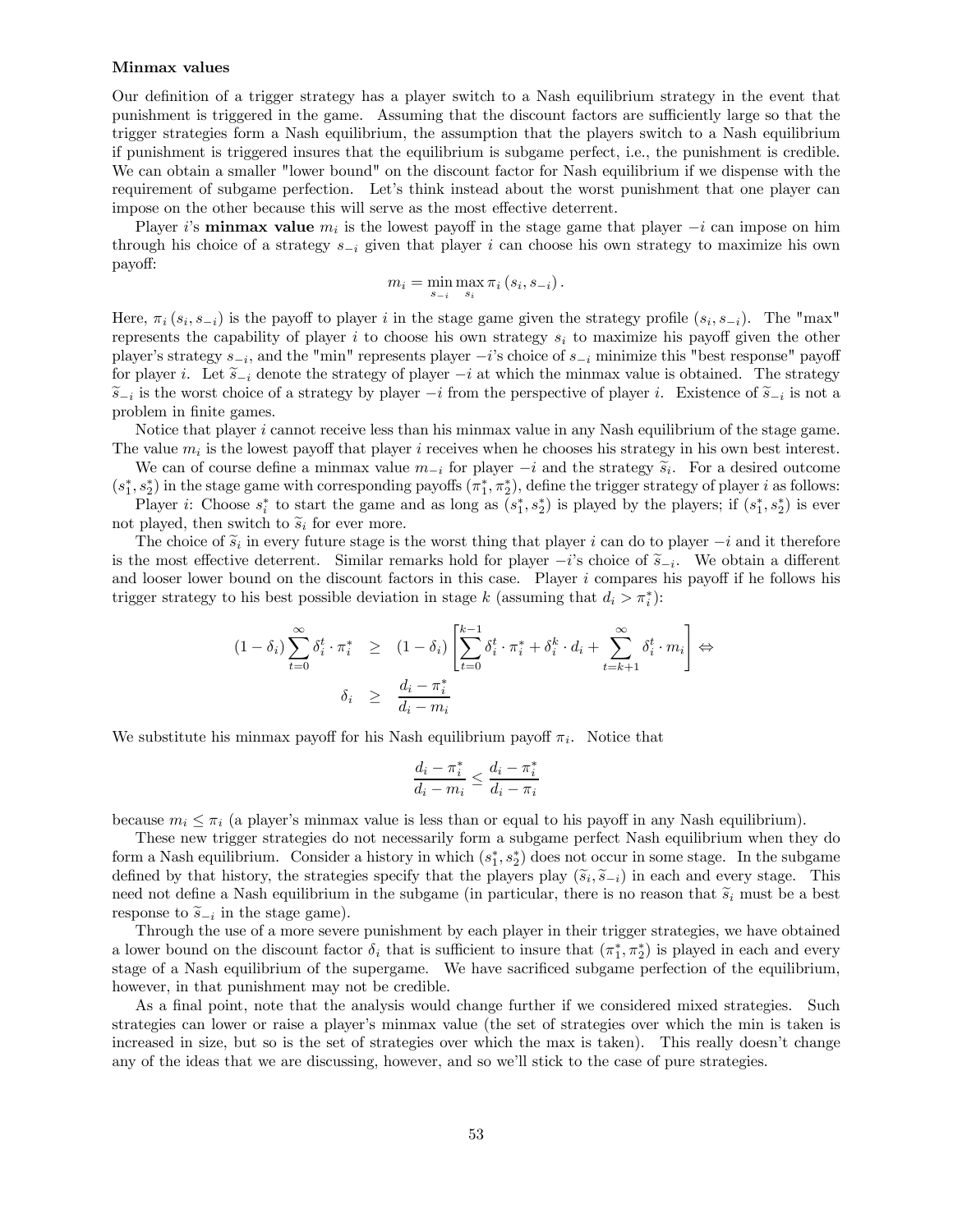Example 76 Let's reconsider the following stage game:

|              |  | 3., | U. |  |  |
|--------------|--|-----|----|--|--|
|              |  |     |    |  |  |
| 117.2.1.1:1. |  |     |    |  |  |

We'd like to implement  $(3, 4)$  as the outcome in each stage. As above, we don't need to worry about player 2 deviating from his trigger strategy. Let's focus on player 1's minmax value  $m_1$  and the strategy  $\widetilde{s}_2$ that player 2 should use if he really wants to hurt player 1:

 $m_1 = 1, \tilde{s}_2 = R.$ 

Before we had the following bound on player 1's discount factor:

$$
\delta_1 \ge \frac{d_1 - \pi_1^*}{d_1 - \pi_1} = \frac{4 - 3}{4 - 2} = \frac{1}{2}.
$$

If player 2 punishes with  $R$  instead of  $C$ , we have the bound

$$
\delta_1 \ge \frac{d_1 - \pi_1^*}{d_1 - m_1} = \frac{4 - 3}{4 - 1} = \frac{1}{3}.
$$

### A Version of the Folk Theorem

We've discussed implementing as a Nash in the supergame any outcome that gives each player a larger per stage payoff than he receives in a Nash equilibrium of the stage game. Let's return to the prisoner's dilemma and depict graphically all of the possible payoffs of the players in the supergame. This discussion will be easier if we now switch to limiting average payoffs as the method used by players to calculate their payoffs in the infinitely repeated game.

|    | IT. | nc |
|----|-----|----|
| C  |     | ت. |
| nc |     |    |

The average payoffs of the two players in the supergame is a point in the convex hull of the four pairs  $(2, 2), (-3, 3), (3, -3), \text{ and } (-2, -2)$ :



The Folk Theorem describes the points in this convex hull that can result from the play of Nash equilibria in the supergame. The term "Folk" refers to the fact that the result was known in the small community of game theorists in the 1960s before anyone wrote it down or formalized the proof. It was like a "folk" song, whose origin in unknown and which is passed among people by oral communication. It would really be more correct to say "a" Folk Theorem because there are variations that depend upon how payoffs are calculated in the supergame, whether or not a refinement of Nash equilibrium such as subgame perfection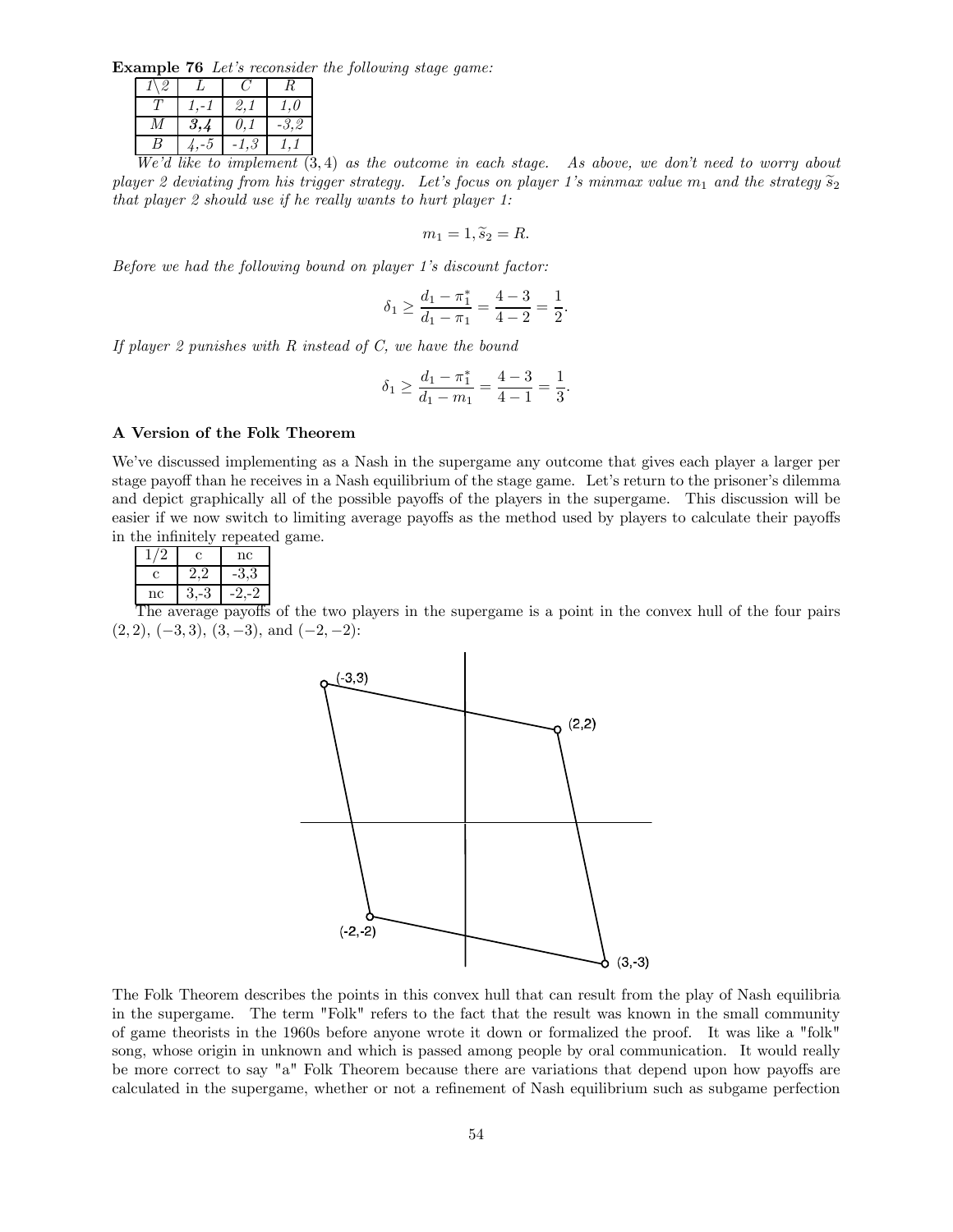is added, etc.. We'll discuss some of these alternative versions after presenting result in the simple case of average payoffs.

The average payoff in an equilibrium is a weighted average of the four outcomes  $(2, 2)$ ,  $(-3, 3)$ ,  $(3, -3)$ , and  $(-2, -2)$  where the weights reflect the frequency with which the different outcomes are played in the equilibrium. We note first that each player cannot receive less than his minmax value as his average payoff in the supergame. This is true because given the strategy of his opponent, he can always choose a strategy in each stage so that he receives at least his minmax payoff. The possible equilibrium average payoffs of the infinitely repeated game are therefore bounded below by the pair  $(m_1, m_2)$ , which in this game equals  $(-2, -2)$ :



The Folk Theorem that we are discussing here states that **any** point  $(\pi_1^*, \pi_2^*)$  in this shaded region is the average payoff in some Nash equilibrium of the supergame.

The idea will be clear from considering a point  $(\pi_1^*, \pi_2^*)$  in which both entries are rational numbers. As rational numbers, the vector  $(\pi_1^*, \pi_2^*)$  can be written as

$$
(\pi_1^*, \pi_2^*) = \rho_1(2, 2) + \rho_2(-3, 3) + \rho_3(3, -3) + \rho_4(-2, -2)
$$

where each  $\rho_i$  is a nonnegative rational number such that

$$
\rho_1 + \rho_2 + \rho_3 + \rho_4 = 1.
$$

Let  $n \in \mathbb{N}$  denote a common denominator for these four rational numbers. We consider a "cycle" C consisting of *n* stages in which each of the four outcomes  $(2, 2), (-3, 3), (3, -3), (-2, -2)$  is played with the frequency determined by the numerator of  $\rho_i$  once the common demominator *n* has been chosen. The order in which the outcomes are played can be chosen arbitrarily, but the order is fixed and known to the players as part of their strategies. We consider the following trigger strategy for each player  $i$ :

Start the game by selecting the strategy specified by the first outcome in the cycle  $C$ . Follow the cycle again and again unless at some stage the outcome specified by the cycle  $\mathcal C$  is not played. In this case, switch to  $\widetilde{s}_i$  ever after.

It is easy to see that this is a Nash equilibrium when players evaluate their sequence of payoffs in the infinitely repeated game using the limiting average method:

- Consider the prisoner's dilemma game above. By following the cycle, player *i* receives each of the four outcomes with frequencies as specified by the cycle, resulting in an average payoff of  $\pi_i^*$ . By deviating from the cycle, he receives at most  $m_i$  in every stage of some infinite tail (depending on when he deviates from the cycle), resulting in an average payoff of  $m_i$ . Because by assumption  $m_i \leq \pi_i^*$  for each player  $i$ , the trigger strategies form a Nash equilibrium.
- Read over the last bullet point. It reflects the prisoner's dilemma only insofar as it mentions four outcomes of the game. A different convex hull would be drawn for each different stage game, and